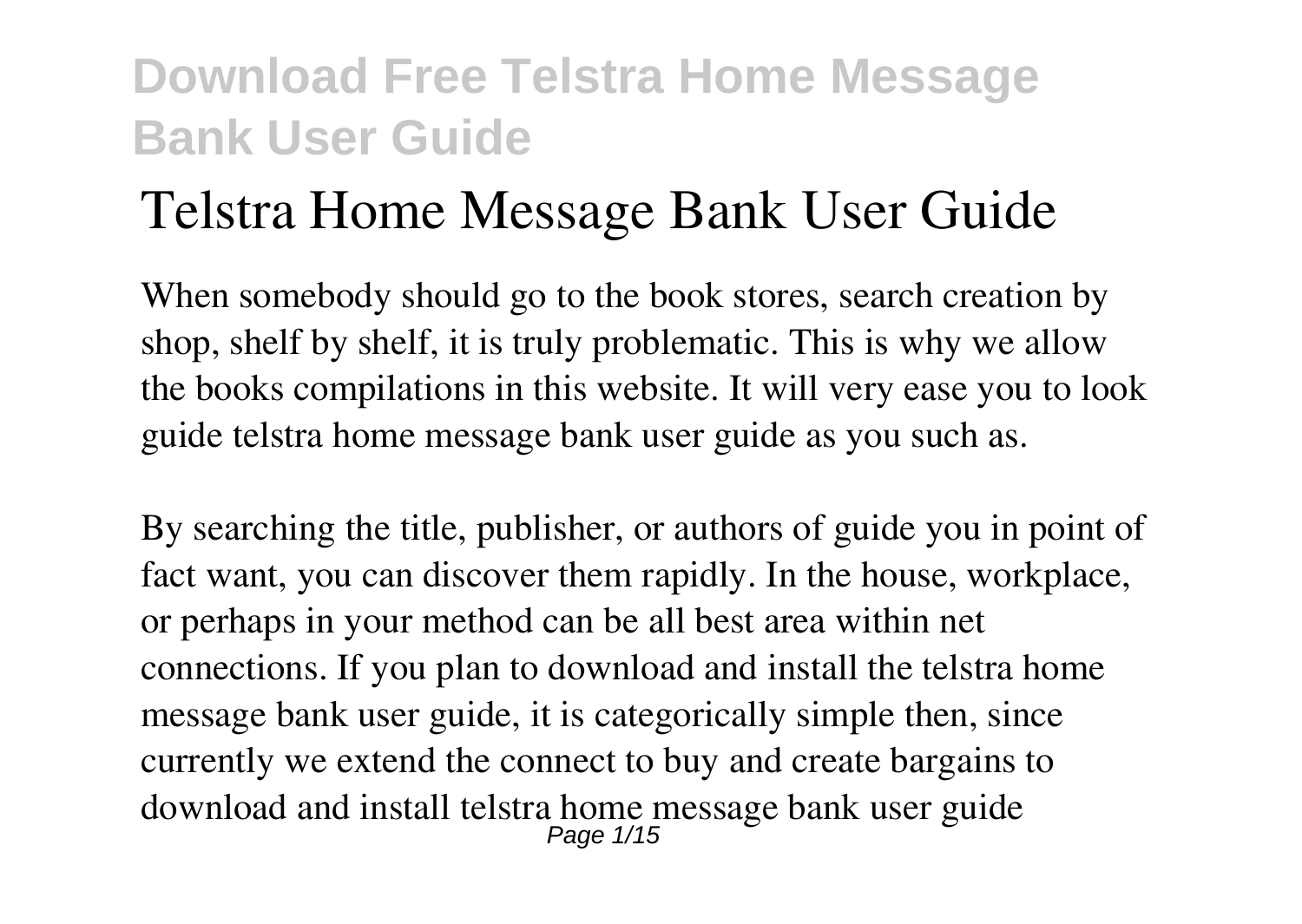correspondingly simple!

Telstra MobileNet Messagebank Instructions 1995**How to set up** your Telstra Smart Modem for nbn  $\mathbb{I}$  FTTP and FW How to self*install your nbn™ Connection Box and Telstra Smart Modem - HFC How to troubleshoot your nbnI* home phone service that is *connected to your modem How to set up your Telstra Business* **Smart Modem for nbn I FTTP and FW <del>NBN Installation Process</del>** with **Telstra** Self-install using your Telstra Connection Kit I Fixed *Wireless* How to open a bank account online Tutorial In TELUGU Telstra Complete Home<sup>[]</sup> Bundle with T-Box<sup>®</sup> What is Telstra Smart Modem Gen 2? Setting up your home phone on the nbn $\mathbb I$ network. Fibre to the Premises (FTTP) *FO Outlet / Optical* Page 2/15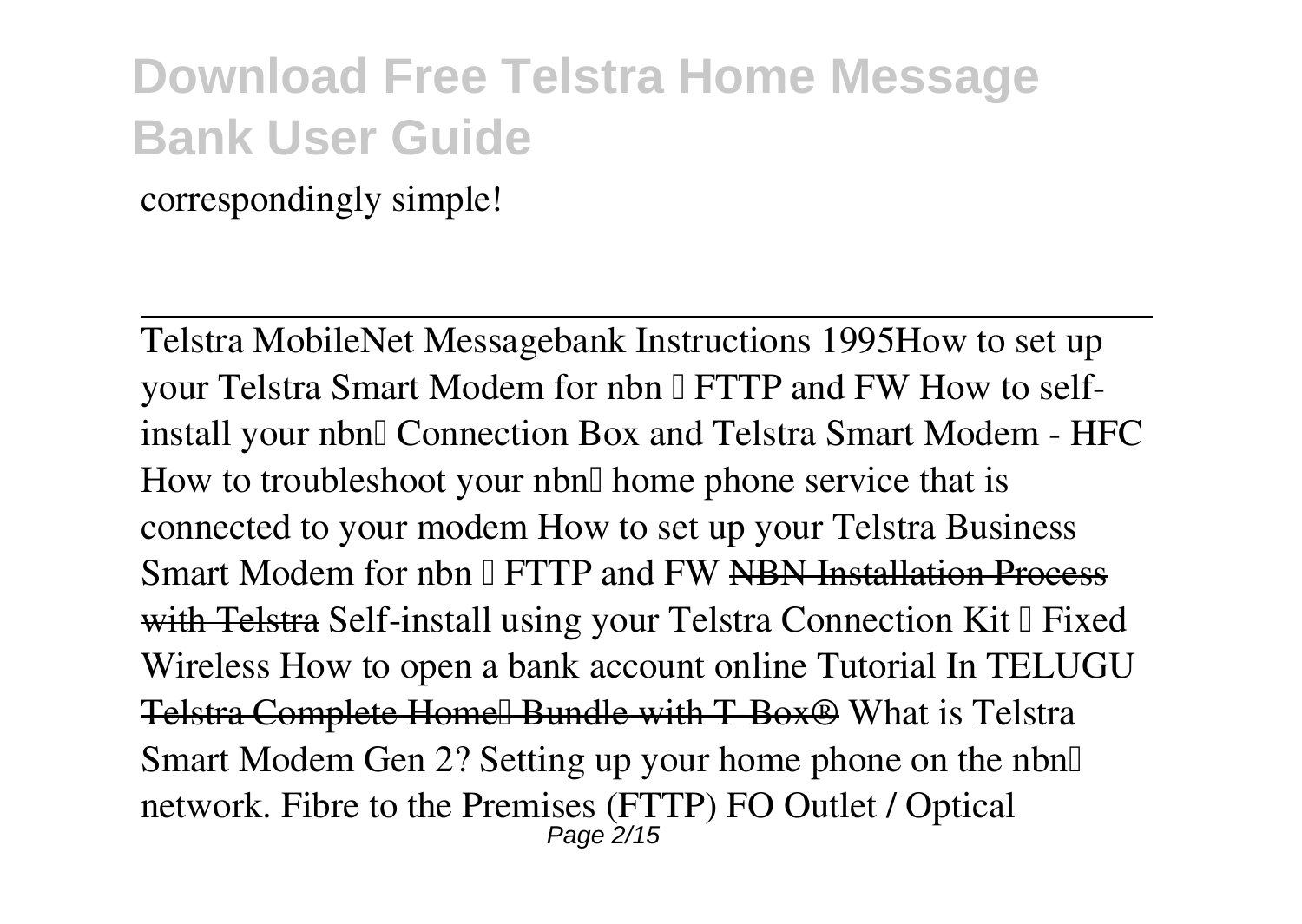*Termination Outlets* **How To Lubricate Your Noisy Garage Door** *Modem vs Router - What's the difference?* **How to change Voicemail password, How to stop Voicemail by asking you the password AT\u0026T prepaid** Fiber Installation, Part 1 of 3: Installing Conduit *Customer Service: the Telephone Connection (training video). Greet, then Listen. 2 How To Connect Two Routers On One Home Network Using A Lan Cable Stock Router Netgear/TP-Link iiNet NBN FAQ Series: Fibre to the Node or Building (FTTN / FTTB) Installation* voicemail access number for Cricket Wireless // voicemail phone number

What does FTTP Look like? NBN Fibre to the premises. How to tell if you have FTTP or FTTNHow to set up your nbnl connection kit How to install Telstra Smart Modem∏ for ADSL

How to activate your Telstra TV®Using Telstra Broadband Protect Page 3/15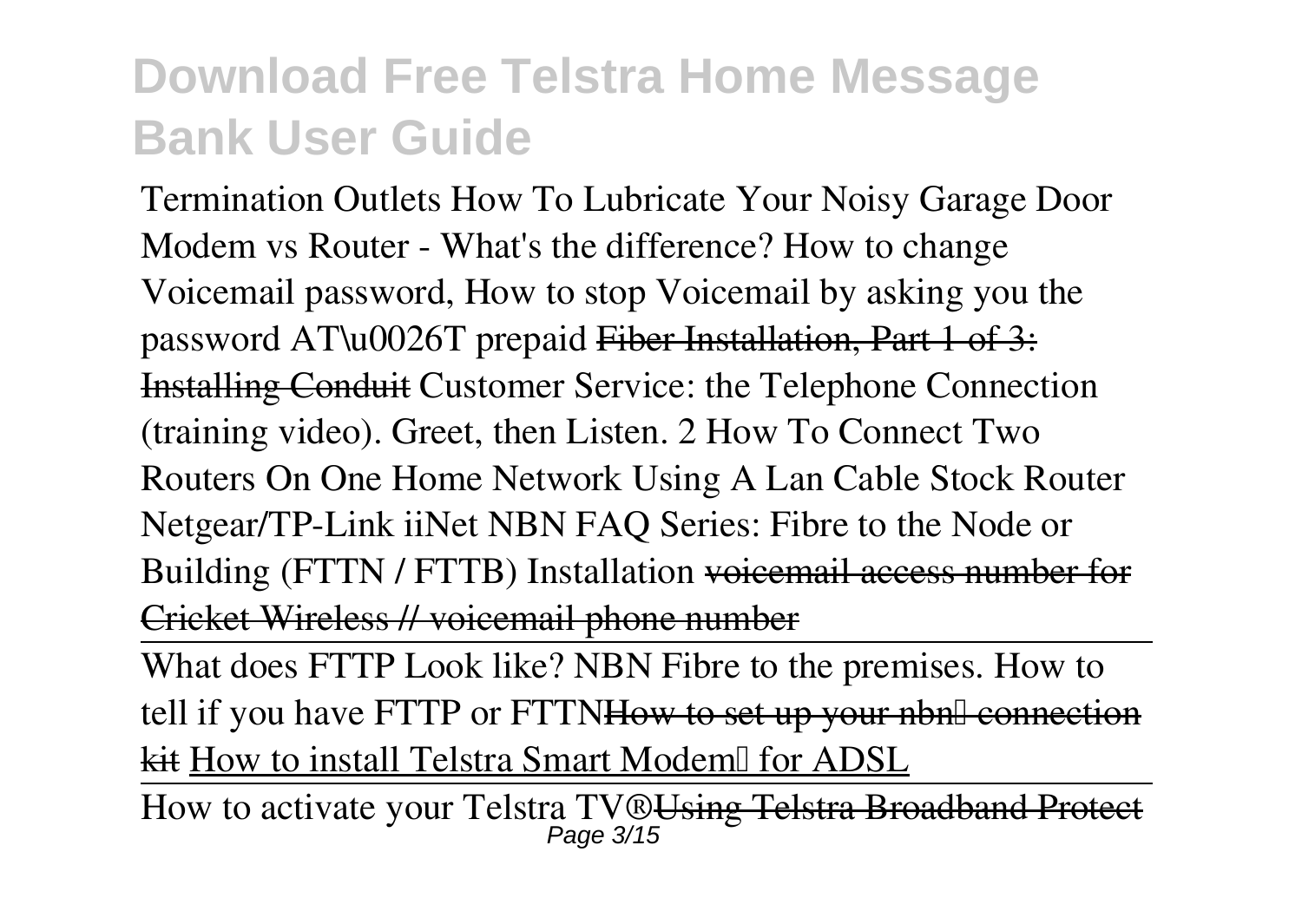to manage time online **Setting up your home phone on the nbn™ network. FTTN or FTTB Despicable Me 2 | Trailer (HD) | Illumination NBN Installation Process with Telstra** *Telstra Bigpond Home Broadband Disconnection Phone Call Scam*

Telstra Home Message Bank User

Can I get a text when someone leaves a message on my home phone? Yes. To set this up, dial 101 from your home phone and follow the prompts. How do I extend the ring time before calls go to MessageBank®? Your phone is set to ring for 20 seconds before it goes to MessageBank®. You can increase it up to 55 seconds. To extend the ring time: Dial \* 99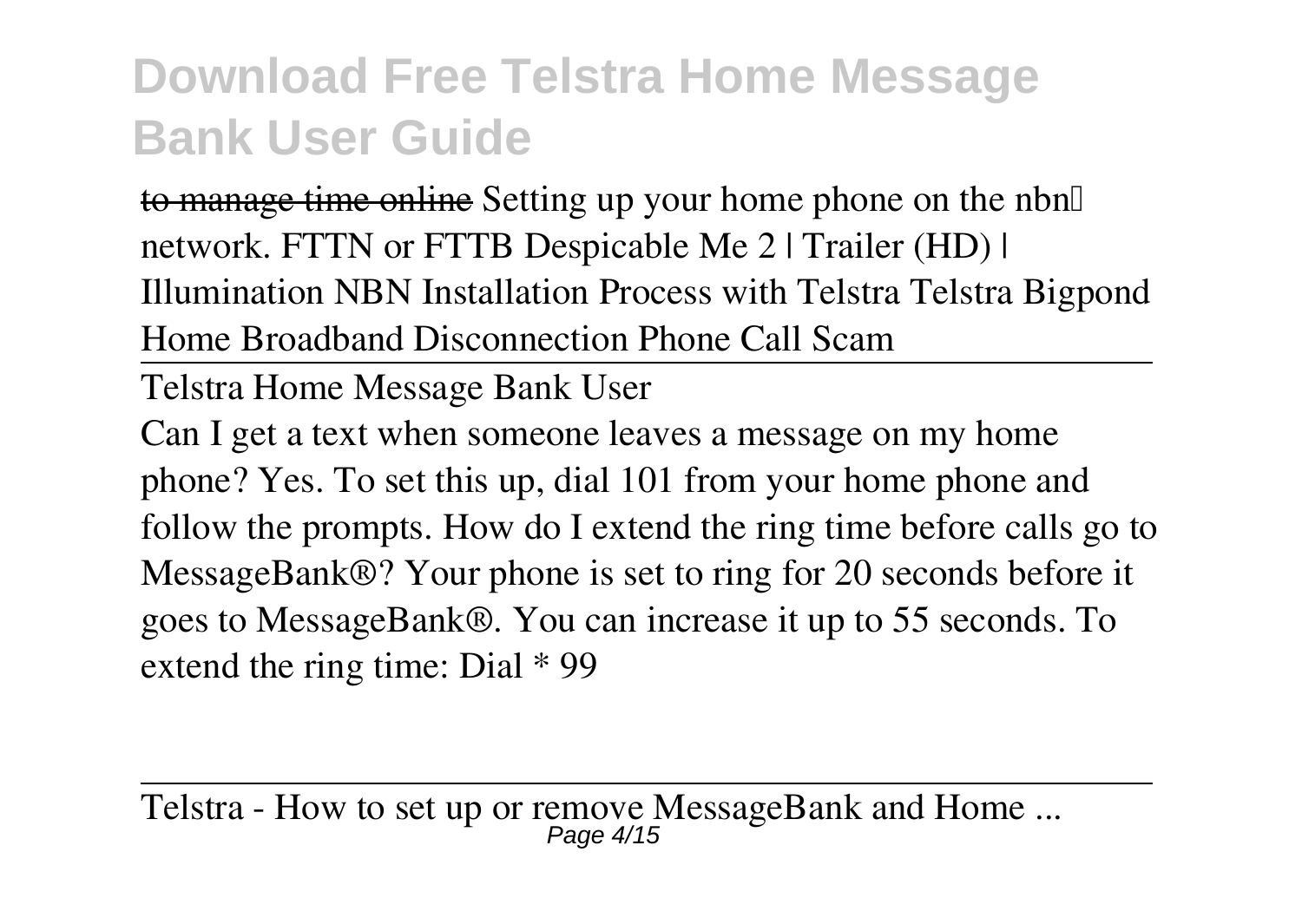Telstra Home Message Bank User Telstra Home Messages 101 ; You can easily add, remove or change your MessageBank service or reset your MessageBank PIN using our online form. You can also find information on how to extend the ring time on your phone before calls reach your MessageBank. Access the form here.

Telstra Home Message Bank User Guide acquire the telstra home message bank user guide. However, the sticker album in soft file will be plus simple to gate all time. You can give a positive response it into the gadget or computer unit. So, you can feel fittingly simple to overcome what call as great reading experience. Page 1/2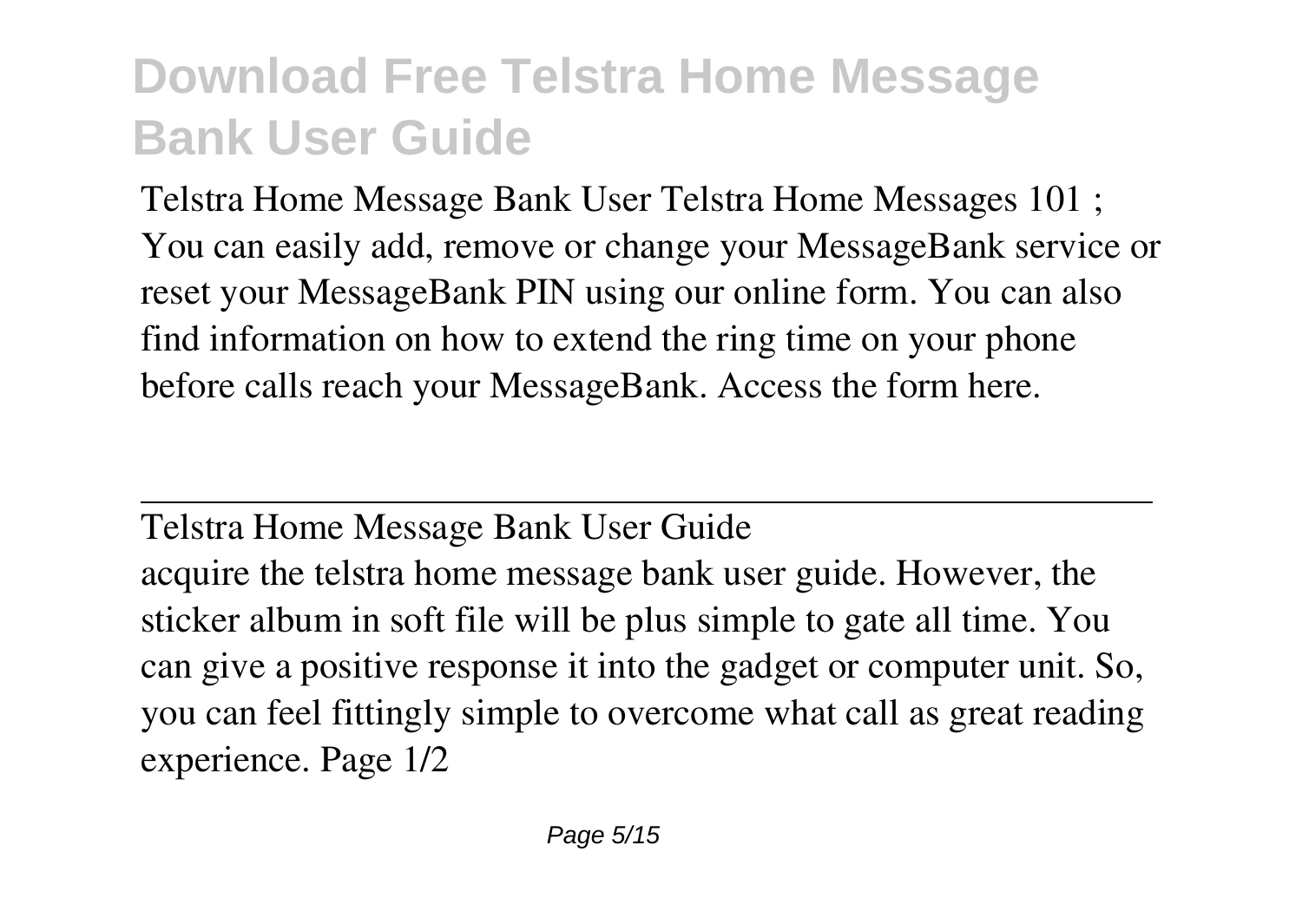Telstra Home Message Bank User Guide - s2.kora.com Merely said, the telstra virtual message bank user guide is universally compatible in imitation of any devices to read. Services are book available in the USA and worldwide and we are one of the most experienced book distribution companies in Canada, We offer a fast, flexible and effective book distribution service stretching across the USA & Continental Europe to Scandinavia, the Baltics and ...

Telstra Virtual Message Bank User Guide MessageBank is provided at no extra cost on Telstra Voice Ultimate, Reach, Together and Telstra Home Phone. Availability. Page 6/15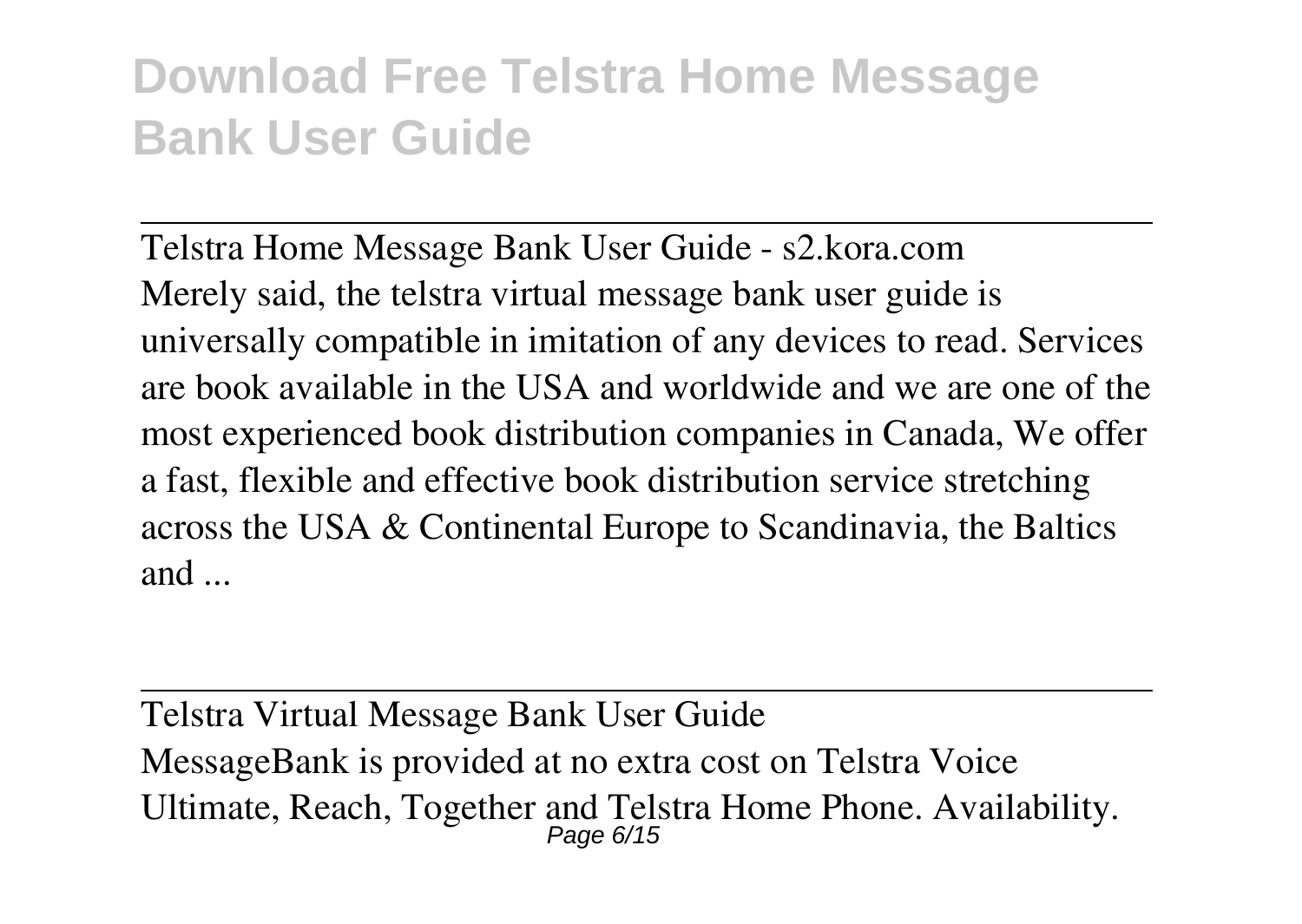MessageBank is available on most tone phones throughout Australia. Telstra Home Messages 101 provides a personal answering service if your phone line is busy or you can't get to the phone.

#### MessageBank Service - Telstra

To turn on SMS Message Notifications: Select 4 from the menu and follow prompts. Listening to messages. Your messages will play automatically when you call MessageBank. After listening to your messages, you can press: 1 to replay the message  $2 \& 2$  to call the person back\* 5 to delete the message and go to the next one. Storing messages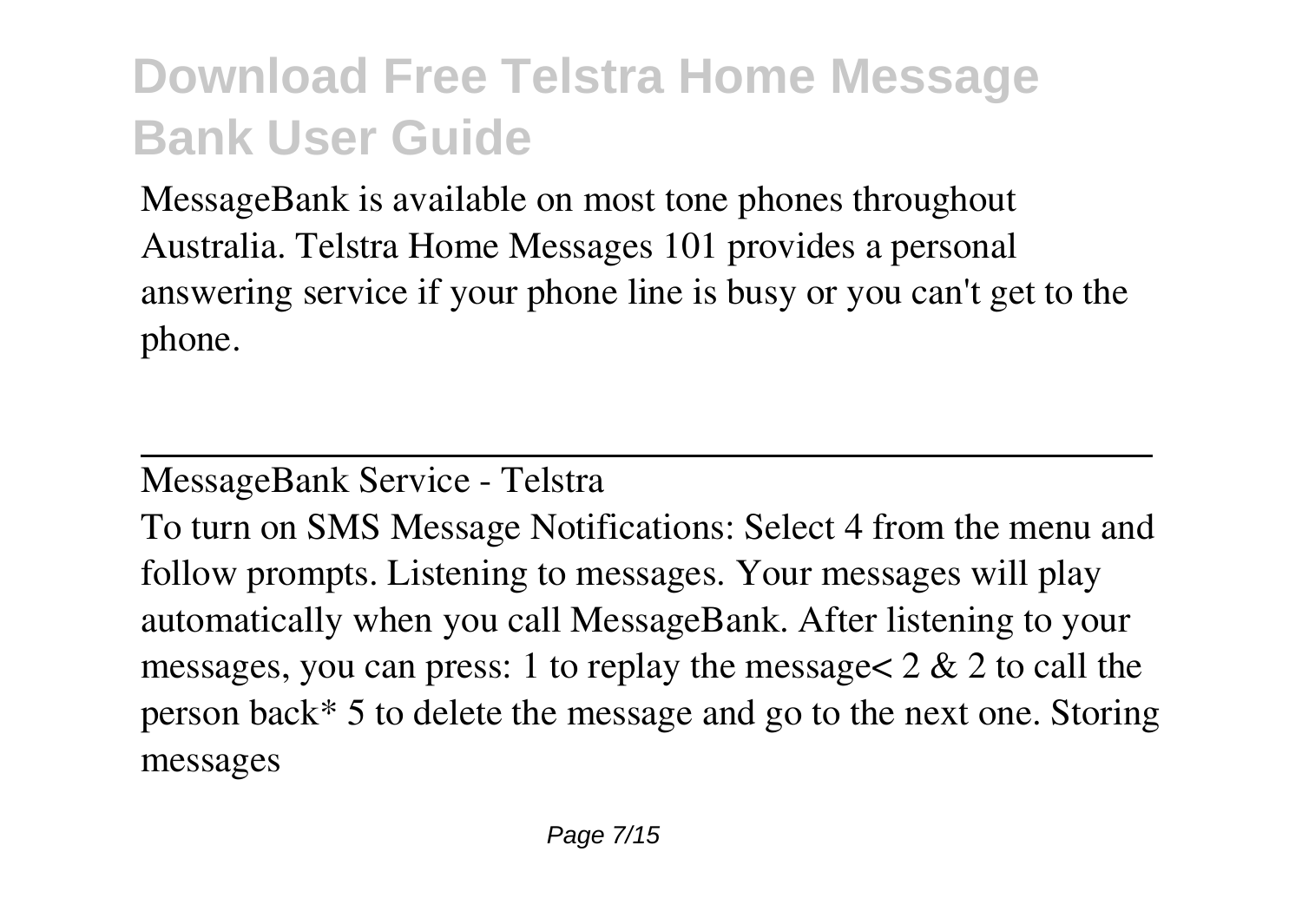Set up Telstra MessageBank® on your phone I have home messages 101 on my business landline and I've call forwarded to my home landline number. From the home landline number I can<sup>'''</sup> tetrieve messages from message bank. Any ideas? -867210

Home messages - Telstra Crowdsupport - 867210 To activate or cancel hang-up messages: Call 101 or hold down the 1 key on your Telstra mobile; You'll hear any new voice messages first, then go to the MessageBank® main menu; Press 3 for Mailbox Setup; Press 5 for Other Mailbox Options; Press 6 for Hang-up Messages; Follow the prompts to turn it on or off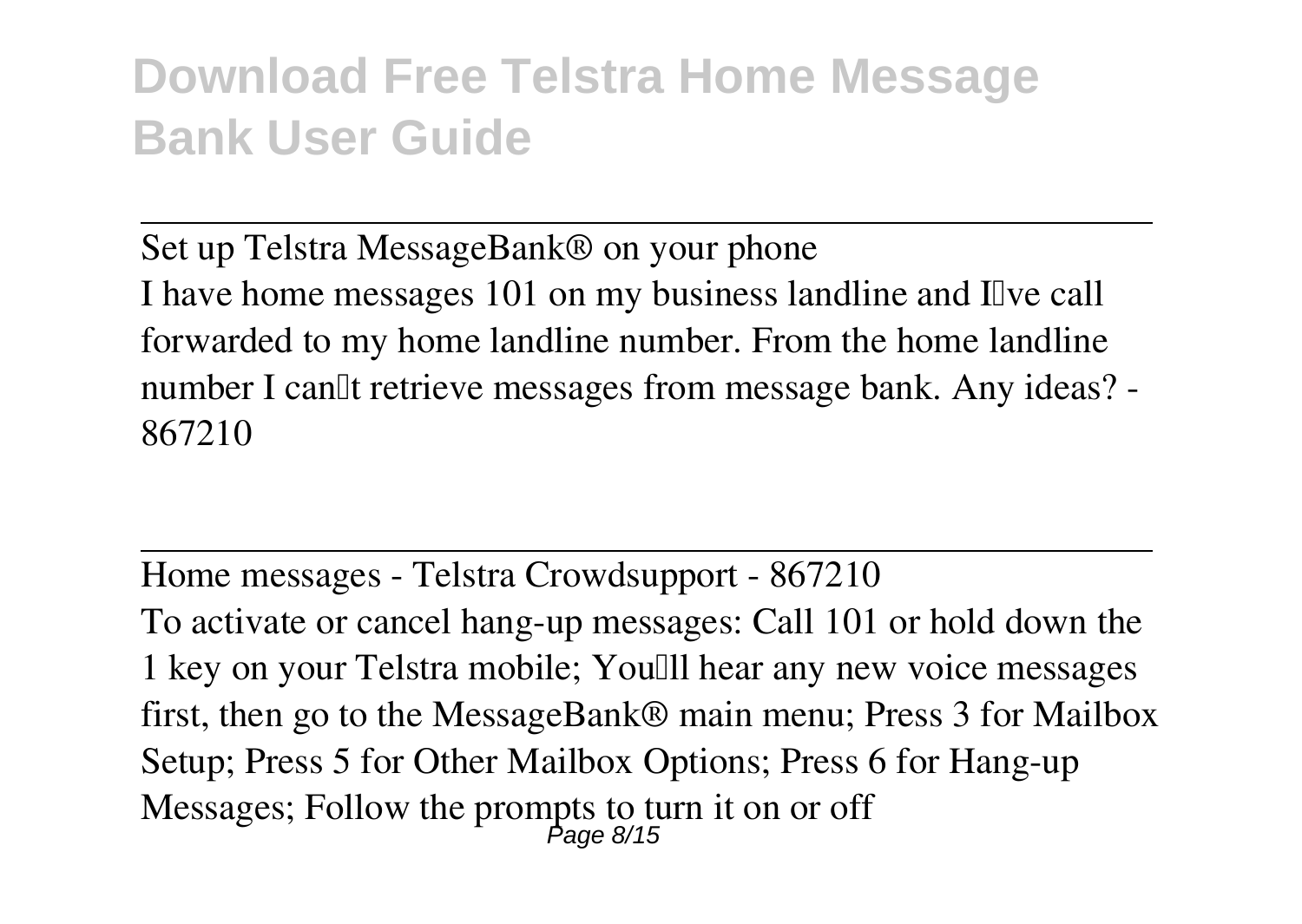Set up MessageBank, call forwarding and extended ... - Telstra I had this and disabling message bank from my end didn't work . Got onto chat who couldn't fix it but then got transferred to technical support who was able to remove message bank entirely which immediately brought back normal dial tone . I could then use the answering machine in my uniden .

How can I remove Message Bank from my landline? - Telstra ... A guide to Telstra services that work on various home phones Home Features User Guide (PDF, 1.77MB) User guides for specific model home phones . Current model home phone user guides. Page 9/15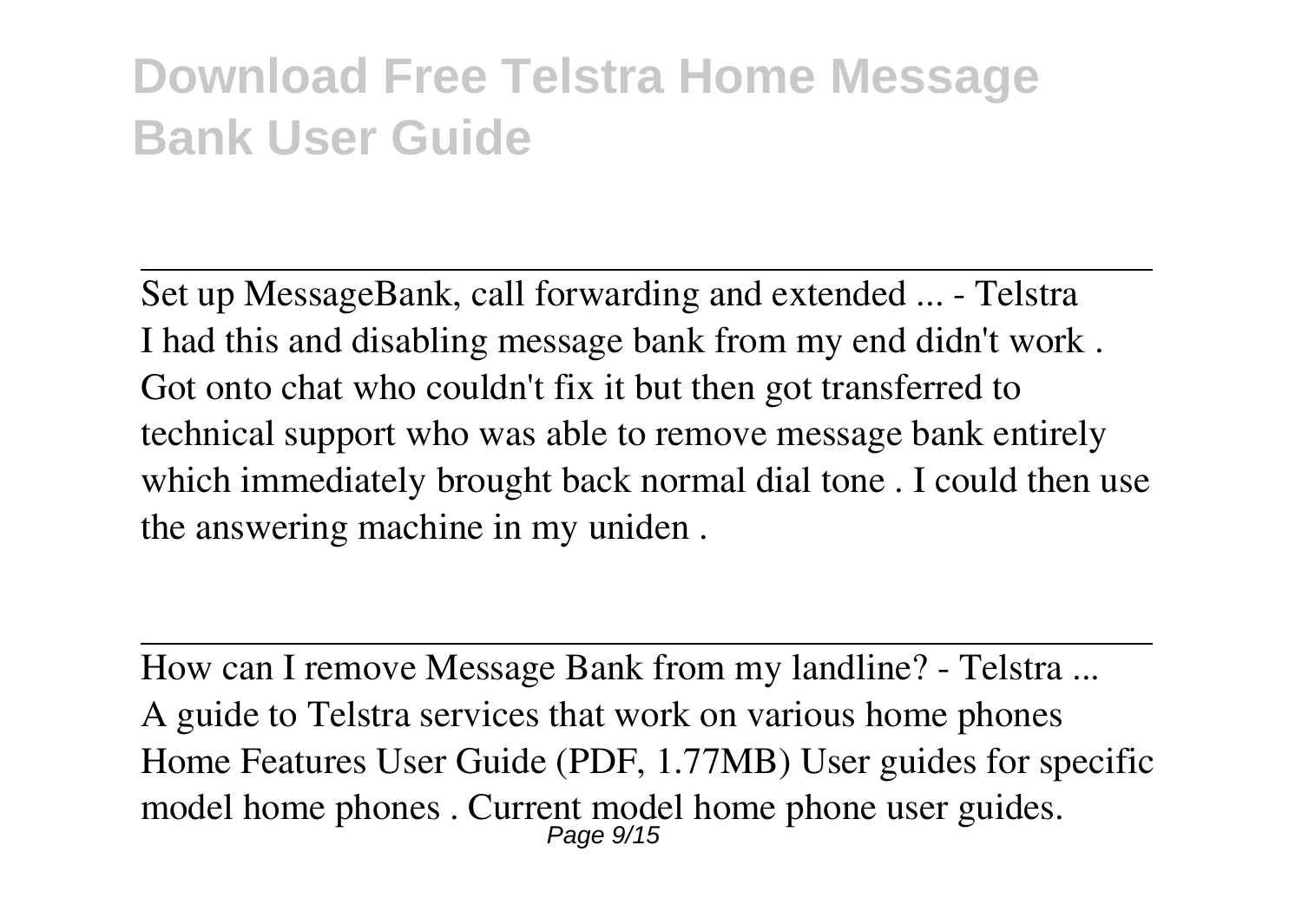Telstra Call Guardian 302 Corded Phone; Telstra Call Guardian 301 MKII Cordless Phone with Answering Machine; Telstra Call Guardian 301 MKII Additional Handset

Telstra II Home Phone User Guides II Support If I have helped you, a "Like" would be appreciated. If my advice is a solution, please acknowledge it. I'm not a Telstra employee. 50 + years exp. in radio comms., eg mobile phones since 1963, two-way radios, base stations, antennas & pagers.

message bank - Telstra CrowdSupport - 850759 I am not able to phone message bank (25/5/20) from my home Page 10/15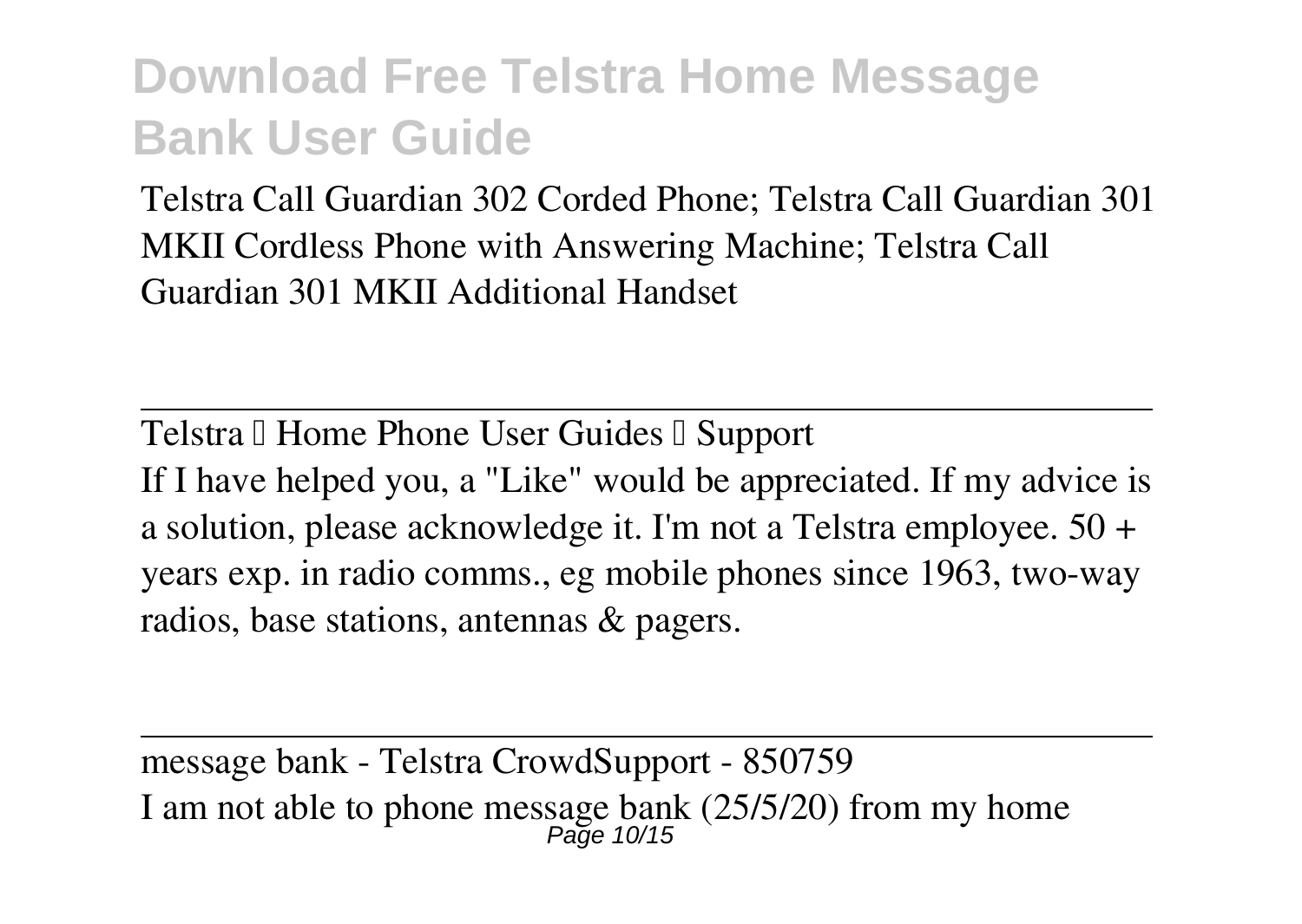phone, I only get an engaged signal. Is anyone else having the same problem? - 878884

Message Bank - Telstra CrowdSupport - 878884 You can also get a text message sent to your Telstra mobile when someone leaves you a new message. To turn on SMS Message Notifications: 1 0 1 select 2 from the menu Follow prompts If you use dial-up internet access, make sure you clear your MessageBank messages first. Your phone will ring for 20 seconds before Telstra Home Messages 101 takes the call. You can change this delay to any interval, from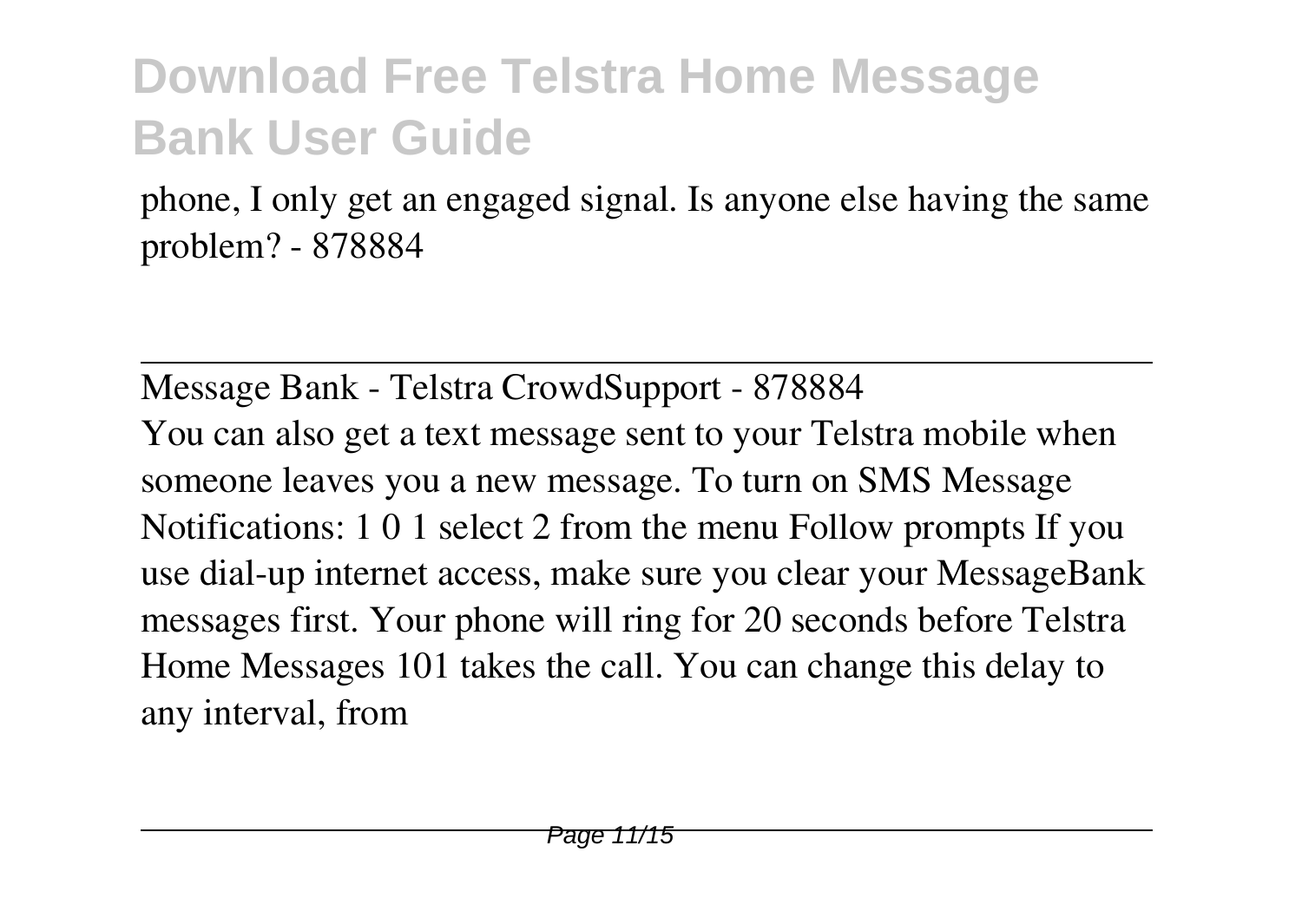What else can your home or business phone do? PAYPHONE The caller is ringing from a payphone NEW VOICEMAIL There is new voicemail message on Telstra Home Messages 101® or MessageBank®. NOT AVAILABLE There is no line or the handset is out of range from the telephone base. -OR- If one handset is already viewing the call log and another handset attempts to review it. Page 8: Telstra V850A Base

TELSTRA V850A USER MANUAL Pdf Download | ManualsLib Australia<sup>[]</sup>s #1 Broadband Provider with plans available across NBN, ADSL2+, Naked DSL, VoIP, Home Phone and 4G Mobile as well as Corporate & Business Internet solutions. Join Internode today!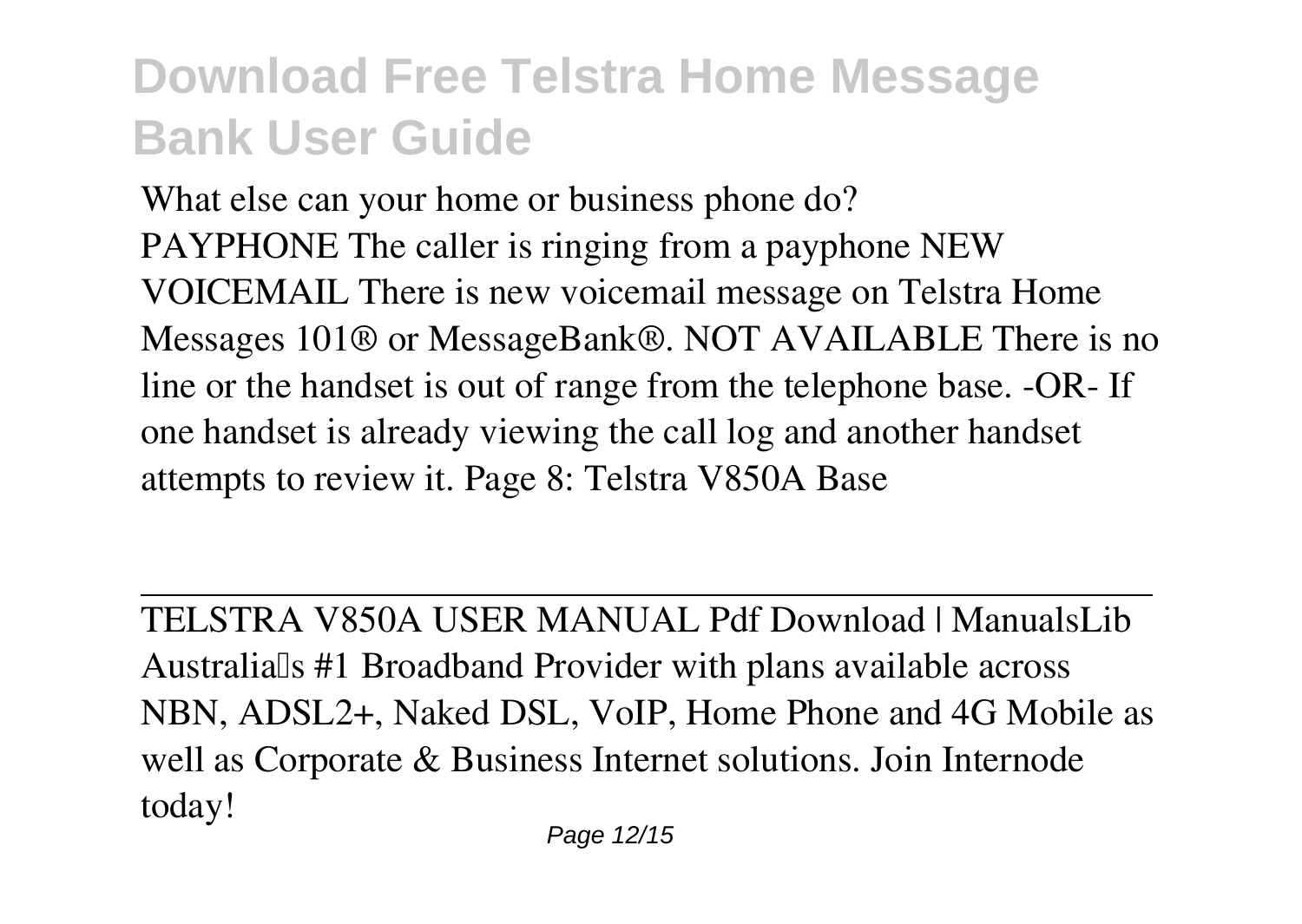Australia<sup>ll</sup>s Best Broadband Provider | Internode NBN Message Bank Call Back If you'd like to use our Message Bank make call back services after 13 October, simply SMS +61101. I think it's because the #101# USSD code is being retired along with the other USSD codes  $\mathbb I$  replacement is to SMS +61101 instead. #101# triggers the call back currently. Found this from waaay back in October 2009 :-)

MessageBank changes - Telstra Home Phones. Home Phones (inc nbnll) T-Hub; Telstra T-Voice; Broadband & nbn∏ Home Broadband; Mobile Broadband; Modems Page 13/15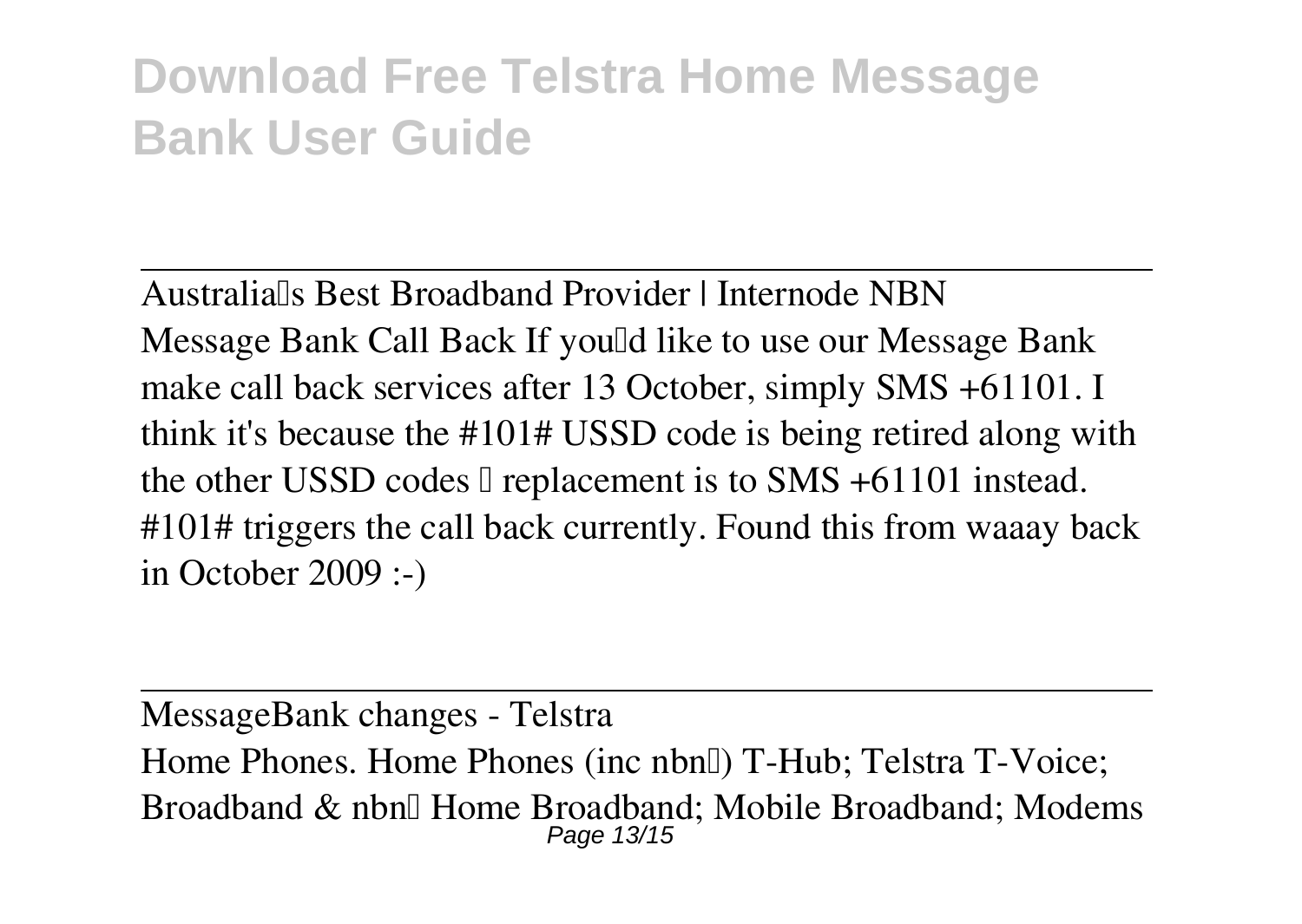& Hardware; Telstra and or BigPond Email; Telstra Broadband Protect & Online Security; Telstra Air; Telstra Smart Home. Home Automation; Device Knowhow; Telstra Smart Home Ideas; Accounts & Plans. Billing & Payments; Telstra 24x7 App; My Telstra app

Message Bank 101 - Telstra Crowdsupport - 880934 Without our intentional intervention, unanswered calls are now diverted to what I presume is the 101 service - the recorded message says "You have reached the message bank of 03 94etc . Please leave a message after the tone" But when we call 101 we are welcomed as a new user to Telstra Message Bank and asked to follow the steps to set up the service.